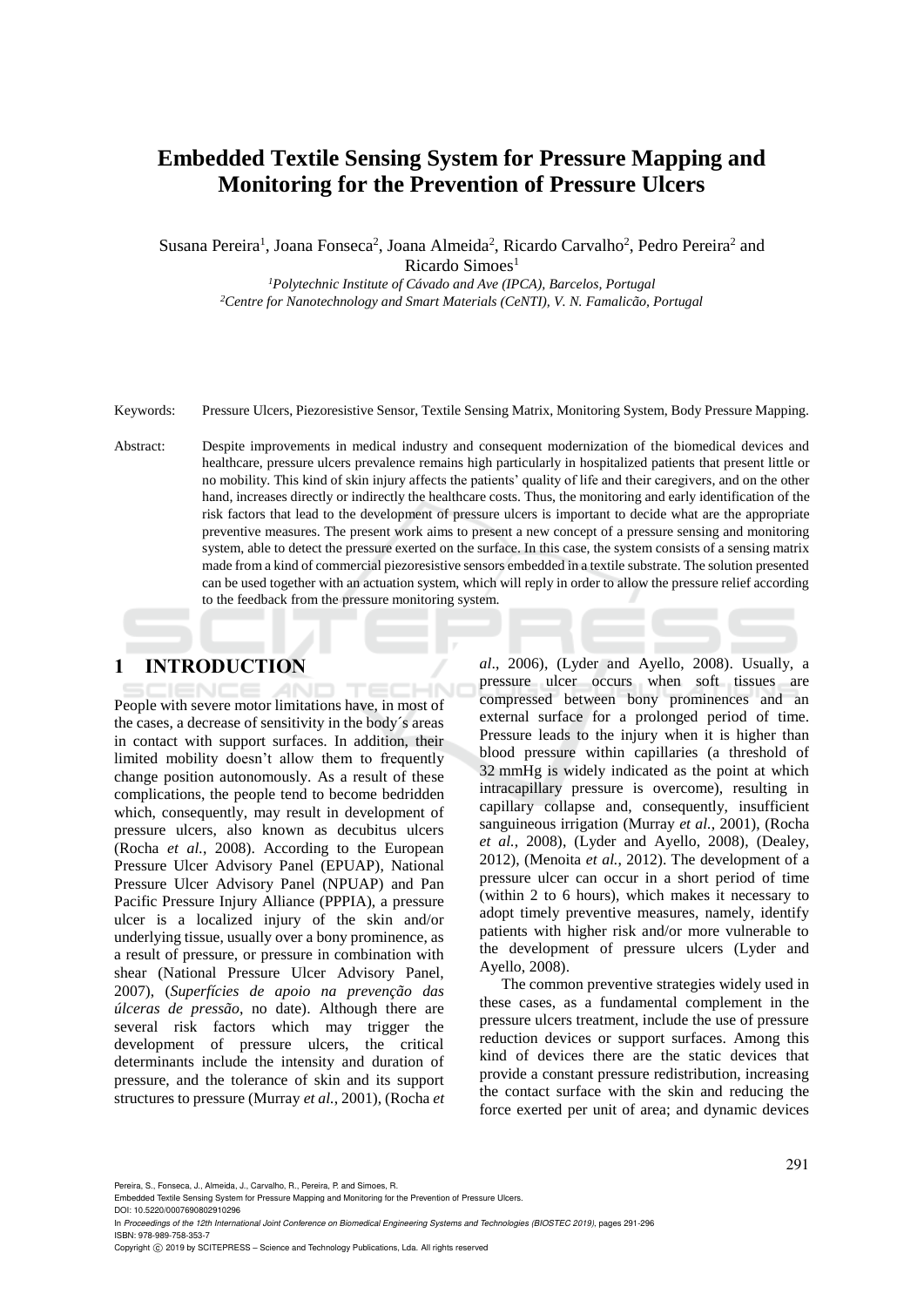which offer a cyclically variable pressure (Rocha *et al.*, 2006). Static devices include mattresses, covers, cushions, wheelchair cushions and positioning supports made from viscoelastic materials, memory foam, gel or water and air. In the other hand, dynamic devices comprise alternating and low-air-loss mattresses, air fluidized beds, air cells with alternating insufflation, dynamic flotation systems and continuous low pressure devices, among others (Rocha and Miranda, 2006), (Fulton and Monro, 2009), (McInnes *et al.*, 2011), (Call and Black, 2015). Despite the benefits of these devices in preventing pressure ulcers, they also feature some limitations, operate preprogrammed and alternately, providing the same pressure redistribution, not effectively removing body pressure from high pressure points and not adapt to different pressure and risk situations.

Currently, the market has been focusing on new solutions which incorporate monitoring or sensing systems, allowing the measurement of the pressure exerted between the patient and contact surface. Basically, these systems supply mapping the pressure distribution in order to identify areas of the body that are under elevated pressures (Sensor Products Inc., no date), (*Mattress Retail & Design* | *XSENSOR Technology Corporation*, no date). However, these devices only allow the measurement or detection of pressure, not providing the relief or redistribution of the pressure, furthermore, its use in pressure ulcers prevention has not been reported.

The present work is part of a research project, designed ActiveRest, which has as main objective the development of a new concept of a smart textile mattress guard that through a body pressure mapping system in combination with an intelligent actuation system, will relieve the pressure on the user, preventing the development of a pressure ulcer. In addition, the ActiveRest project seeks to create a solution that integrates three development stages, as represented in the diagram of the Figure 1.



Figure 1: Main objectives of the ActiveRest project.

This paper presents the work carried out in the design and development of a pressure sensing matrix, based on the selection of flexible and adaptable materials, in order to create a system that allows pressure monitoring through the mapping of body pressure.

### **2 FORCE SENSING RESISTORS**

Currently, on the market and in scientific literature there are numerous kinds of transducers that convert force into an electric quantity. In this case, force sensors can integrate sensors involving a variation of an electrical property (resistance, capacitance, or impedance), sensors generating a charge displacement (piezoelectric), among others that use different physical quantities (light, magnetic field, etc.) (Giovanelli and Farella, 2016).

A promising type of pressure sensor (the terms force and pressure are used as synonyms, considering that force is pressure over a known area), and widely used in several applications, is force sensing resistors (FSR), sometimes called piezoresistive sensors. Piezoresistive/force sensing resistors present some advantages in relation to other force sensors, namely, can be fabricated using flexible materials, which make them able to adapt to the place where they are inserted; are very robust against noise and the conditioning electronics is simple. Moreover, the unit costs are relatively low (Giovanelli and Farella, 2016), (*Overview | Force Sensitive Resistor (FSR) | Adafruit Learning System*, no date).

This study is focused on a type of commercial force sensing resistor, FSR 402 model of Interlink Electronics (Figure 2) with 14,7 mm diameter active area (*FSR 402*, no date). It is a robust polymer thick film (PTF) sensor that exhibit a decrease in resistance with increase in force applied to the surface of the sensor. This sensor is fairly low cost and easy to use.



Figure 2: FSR 402 model of Interlink Electronics with 14,7 mm diameter.

#### **2.1 FSR Study and Calibration**

The experimental setup implemented to study and characterize the accuracy of the sensor's response is represented in Figure 3. In this case, on the sensor's surface different weights values (150, 300, 450, 600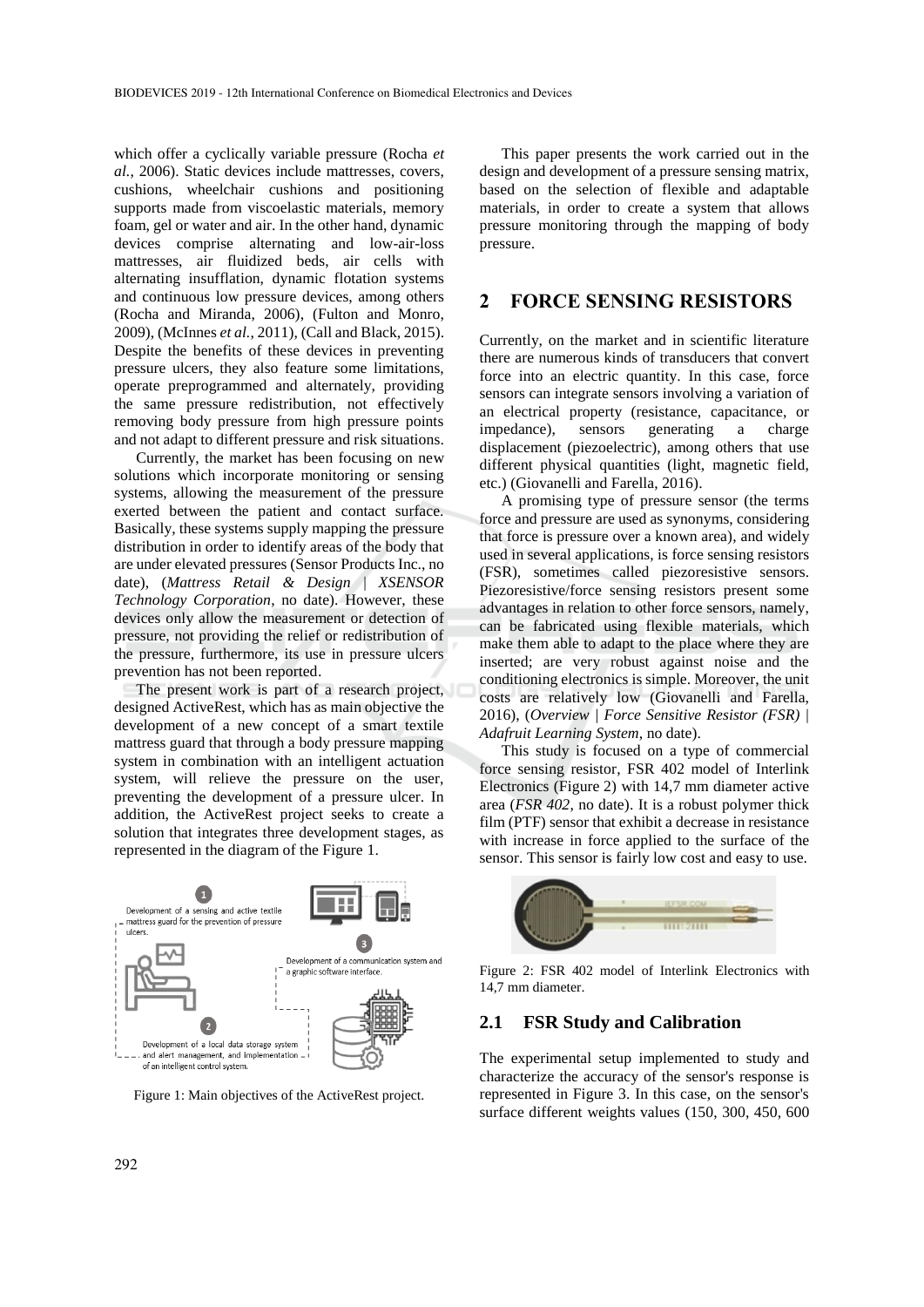and 750 g) were placed, and a bench multimeter was used to measure the sensor's resistive value, which changes according to the applied force. The multimeter was connected to a computer that stores the data that result of the pressure sensor reading. In order to ensure that the weight was uniformly distributed over the sensor´s sensing area, two types of materials with different stiffness and texture were tested, namely an acrylic circle and a felt circle, with a slightly lower diameter than the sensor sensing area (14 mm), as shown in Figure 4. These materials were used as spacers between the contact area of the sensor with the weight.



Figure 3: Experimental setup used to study of the FSR sensor response.



Figure 4: Acrylic and felt circles, respectively, used as spacers between the FSR sensor and the weight.

#### **2.1.1 Results Analysis**

Initially the sensor's response was analysed in regards to the sensibility and response time, using the acrylic spacer. Figure 5 shows the graphical representation of the results obtained in the sensitivity study. The graph represents the relationship between the sensor conductance as a function of the pressure applied when placed on the sensor the different weights mentioned above.

As regards the study of the sensor's response time, it is represented by the graph in Figure 6. In this case, a defined weight was used and the sensor´s response was measured over a period of time, verifying if the sensor reading remains constant on each sampling.



Figure 5: Sensitivity study of FSR sensor using an acrylic spacer between the sensor and the weight.



Figure 6: Response time study of FSR sensor using an acrylic spacer between the sensor and the weight.

According to the results obtained in both studies, for the acrylic spacer, it can be observed some inaccuracy in the results, so that the sensor´s response does not vary uniformly. As an alternative to acrylic, another material with lower stiffness was analysed, that is the felt spacer. Figures 7 and 8 represent the graphs with the results obtained using this material, for the study of the sensitivity and the response time of the sensor, respectively.



Figure 7: Sensitivity study of FSR sensor using a felt spacer between the sensor and the weight.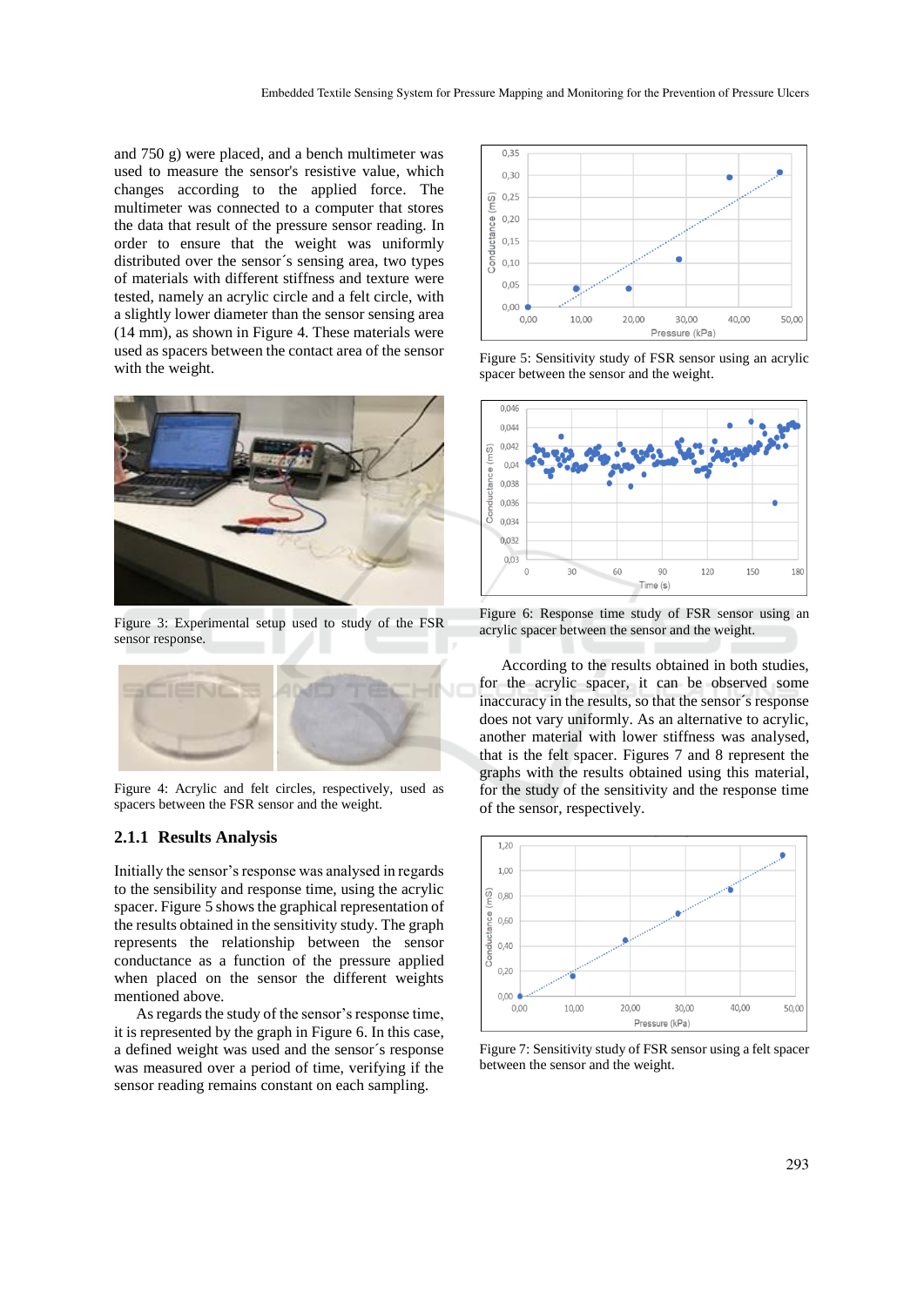

Figure 8: Response time study of FSR sensor using a felt spacer between the sensor and the weight.

Regarding the results obtained using a felt spacer, the sensor showed better results and greater sensitivity. From the graphic analysis, it was possible to observe that commercial piezoresistive sensors are quite accurate and have a short response time, which is about 1 minute. This improvement can be related with a more uniform and adequate distribution of the force over the sensor's contact area, minimizing some errors associated with inconsistencies in the force distribution, which can arise from substrate stiffness.

In order to analyse the consistency and stability of the sensor readings, as well as the variability of the implemented measurement system, the sensor's repeatability study was also performed. To this end, different measurement series were carried out, in a total of three repetitions. The results obtained with this procedure are shown in graphical representation of the Figure 9. From the graph it is observed that the sensor's response varied slightly throughout the tests, however the different is minimal, which shows good results in the repeatability of the sensor's response.



Figure 9: Repeatability study of FSR sensor over three tests, using a felt spacer.

# **3 APPLICATION OF FSR IN REAL SOLUTIONS FOR PRESSURE MONITORING**

#### **3.1 Implemented System Overview**

The behaviour of piezoresistive commercial sensors on pressure monitoring applications, when used together with a commercial dynamic pressure mattress (INVACARE LIBER L803/ESKAL L839), was studied. For this analysis a calibrated weight of 10 kg was used and placed onto a surface of wood in order to distribute the force applied through several air cells (Figure 10). The FSR sensor was fixed and centred to an air cell at the mattress bottom (Figure 11). For this analysis two tests were performed, first using the felt spacers between the sensor and the air cell, and then without de felt spacer. Each test was repeated 2 times and lasted approximately 30 minutes to ensure that both operating cycles (filling and emptying) of the mattress were studied.



Figure 10: Calibrated weight of 10 kg placed on the air cells of the dynamic mattress.



Figure 11: FSR sensor fixed to an air cell of the mattress.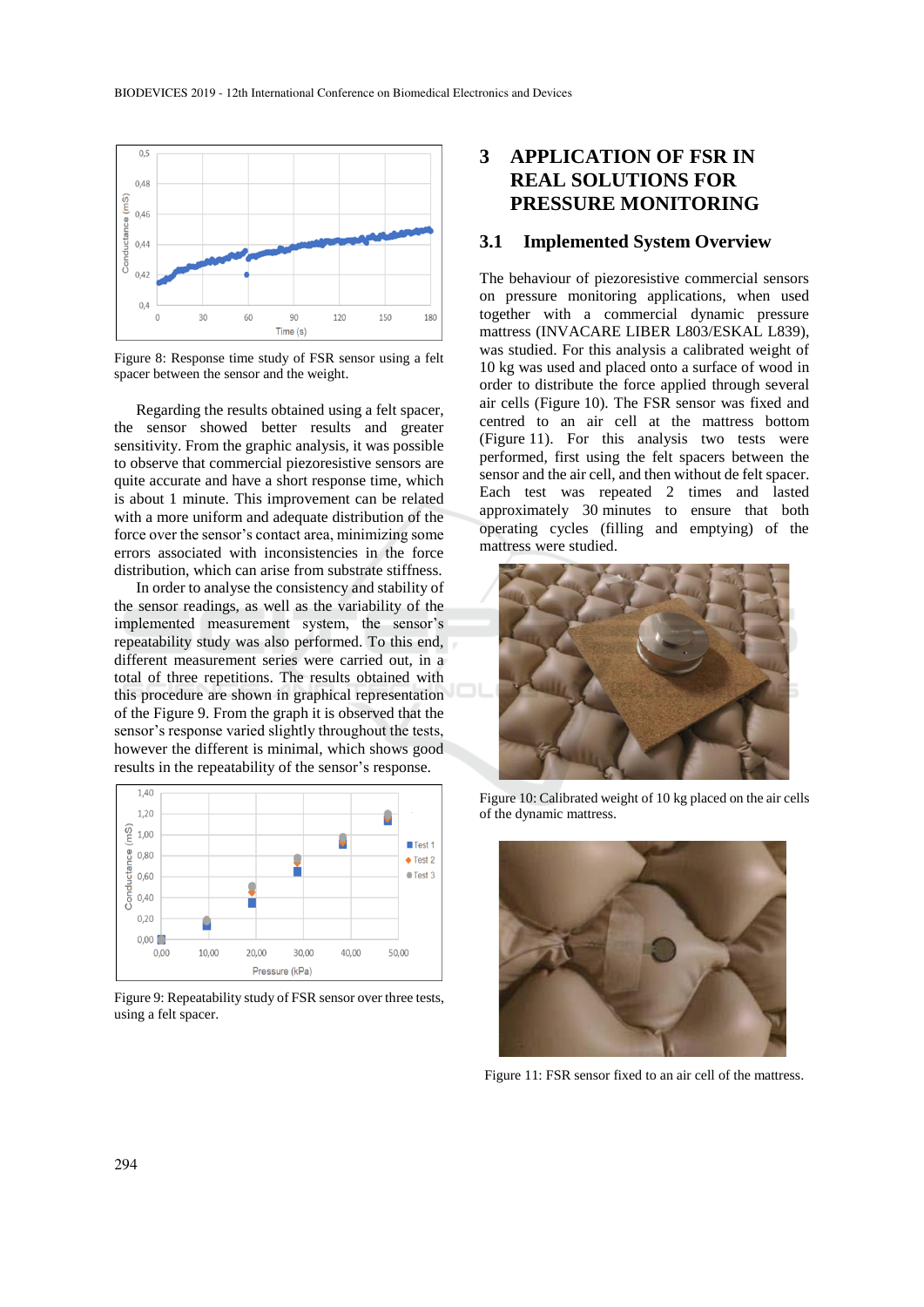#### **3.1.1 Results Analysis**

The results obtained with and without the felt spacer represented in the graph of the Figure 12. Analysing the different curves, it is observed that the sensor presents better results when the felt spacer is used, presented a greater sensitivity. Furthermore, it is also possible to verify the sensor´s capability to detect the pressure exerted by the weight placed on the mattress taking into account the alternation of the filling cycles, featuring a similar behaviour over the time. On the other hand, due to technical difficulties in reproducibility of the experimental conditions, it was not possible to draw any conclusions about sensor's accuracy.



Figure 12: Sensitivity study of FSR sensor placed on a commercial dynamic mattress with a fixed weight of 10 kg. The tests were performed with and without the felt spacer.

### **4 PRESSURE SENSING MATRIX**

### **4.1 Textile Sensing Matrix Design**

In order to create a system capable to detect and measure the pressure exerted on a surface, for example the body pressure exerted between the patient and the mattress, a matrix composed of 96 piezoresistive sensors was constructed. Each sensor was previously calibrated and characterized based on the experimental procedure as described before. From the sensor's calibration process were determined the calibration parameters by linear regression. As support for the sensing matrix, a textile substrate was used, on which the 96 sensors were arranged in 12 rows and 8 columns and fixed by a sewing process. The felt spacers were fixed to the sensor's contact area using an adhesive tape and the connections between the sensors were made using coated conductor wire (0.7 mm diameter, 50 torsions per meter,  $0.694$   $\Omega$  electric resistance and electric insulation of PFA). Figure 13 shows the constructed

textile matrix, and its respective connections between the piezoresistive sensors.



Figure 13: Sensing matrix (12x8) from commercial pressure sensors of Interlink Electronics.

#### **4.2 Body Pressure Mapping**

Tests with the sensing matrix were carried out using the dynamic mattress of INVACARE. The matrix was positioned under the mattress, so that each sensor corresponds to an air cell. The pressure exerted on the dynamic mattress surface resulted from the bodyweight distribution of a person with 79 kg laid along the mattress. This experimental procedure was adopted in order to measure the pressure variation detected by each sensor during the operation cycles of the alternating pressure device. The acquisition and display software was developed using Labview, and the implemented program provides the serial communication with the data acquisition board, and the display of the pressure values mapped to a color scale. This procedure can be observed in Figure 14.



Figure 14: Body pressure mapping using the piezoresistive sensor matrix developed and the acquisition software.